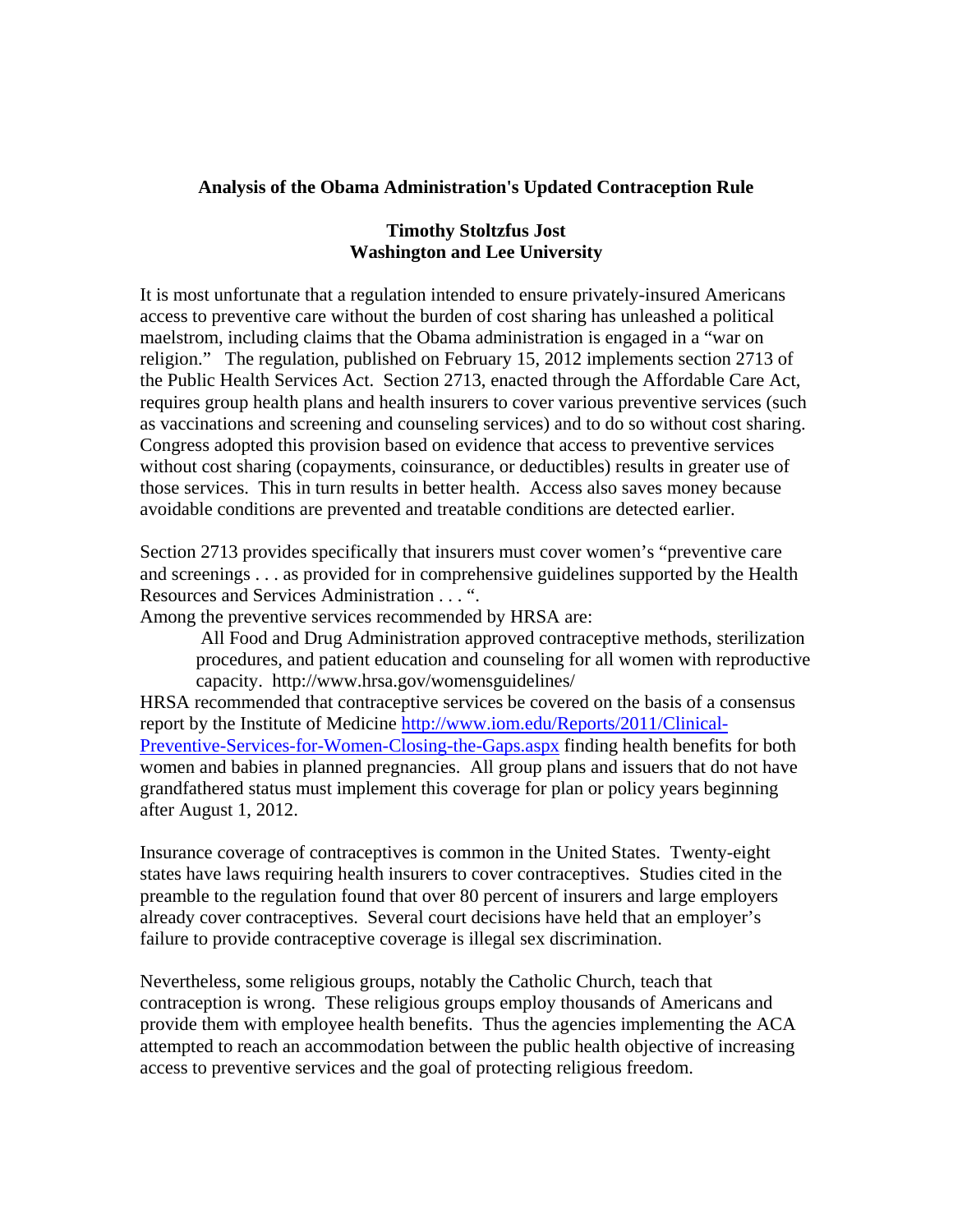The first response of the administration to this issue was to exclude "religious employers" from the contraceptive coverage requirement, defining the term to mean churches and their integrated auxiliaries, conventions, and associations and religious orders that have inculcation of religious values as their purpose and primarily serve and employ persons who share their religious tenets. Churches and other organizations that fit in this category do not have to provide coverage for contraception at all.

This exception did not, however, cover religious hospitals, universities, or charities, some of which objected to contraceptive coverage. But these institutions often employ women who do not hold to the religious beliefs (or follow all of the teachings of) their employer, and excusing all of these employers from compliance would deprive these employees of access to contraceptive services.

The Administration, therefore, created a second exception through guidance. This exception establishes a safe harbor for one year (until August 1, 2013) from enforcement of the regulations to protect non-profit organizations with a religious objection to covering contraceptive services. During this moratorium, the agencies will propose a permanent rule that will require insurers to offer insurance to these religious employers without contraceptive coverage. But the insurers will have to offer free contraceptive coverage without cost-sharing for any employees of these religious employers who want it. Insurers will be able to offer contraceptive coverage for free because, according to studies cited by the government, contraceptives cost substantially less than pregnancies. The free coverage is not, therefore, an "accounting gimmick" under which employers in fact pay for coverage against their beliefs, but coverage will in fact be paid for by the insurers out of savings that they realize by offering contraceptive coverage. This second exception leaves outstanding only the issue of coverage of contraceptives by self-insured religious employers, which is still under consideration.

This rule is not a "war on religion," but is rather an attempt to accommodate a serious public health need and a sincerely held religious and moral conviction. The regulation does not require anyone to use contraception nor does it require any religious organization that objects to contraception to pay for it. It neither prohibits nor requires a religious belief or practice.

Accommodation of religious belief and "neutral laws of general applicability" is not an easy task. I am a religious conscientious objector and object to the requirement that I must pay taxes to support war. Yet I do not consider the federal government to be at war with religion, even though it makes no accommodation for my religious beliefs, much less the accommodation that it affords those who object to contraception.

For two centuries that United States has been conducting an experiment virtually unprecedented in human history—a government that neither establishes nor forbids any religious beliefs. Sometimes, as with respect to laws prohibiting polygamy in the nineteenth century or my objection to war taxes, it has offered no quarter to minority beliefs. In other situations, as with the implementing of the preventive services requirement, the government has gone a great distance to accommodate minority beliefs,